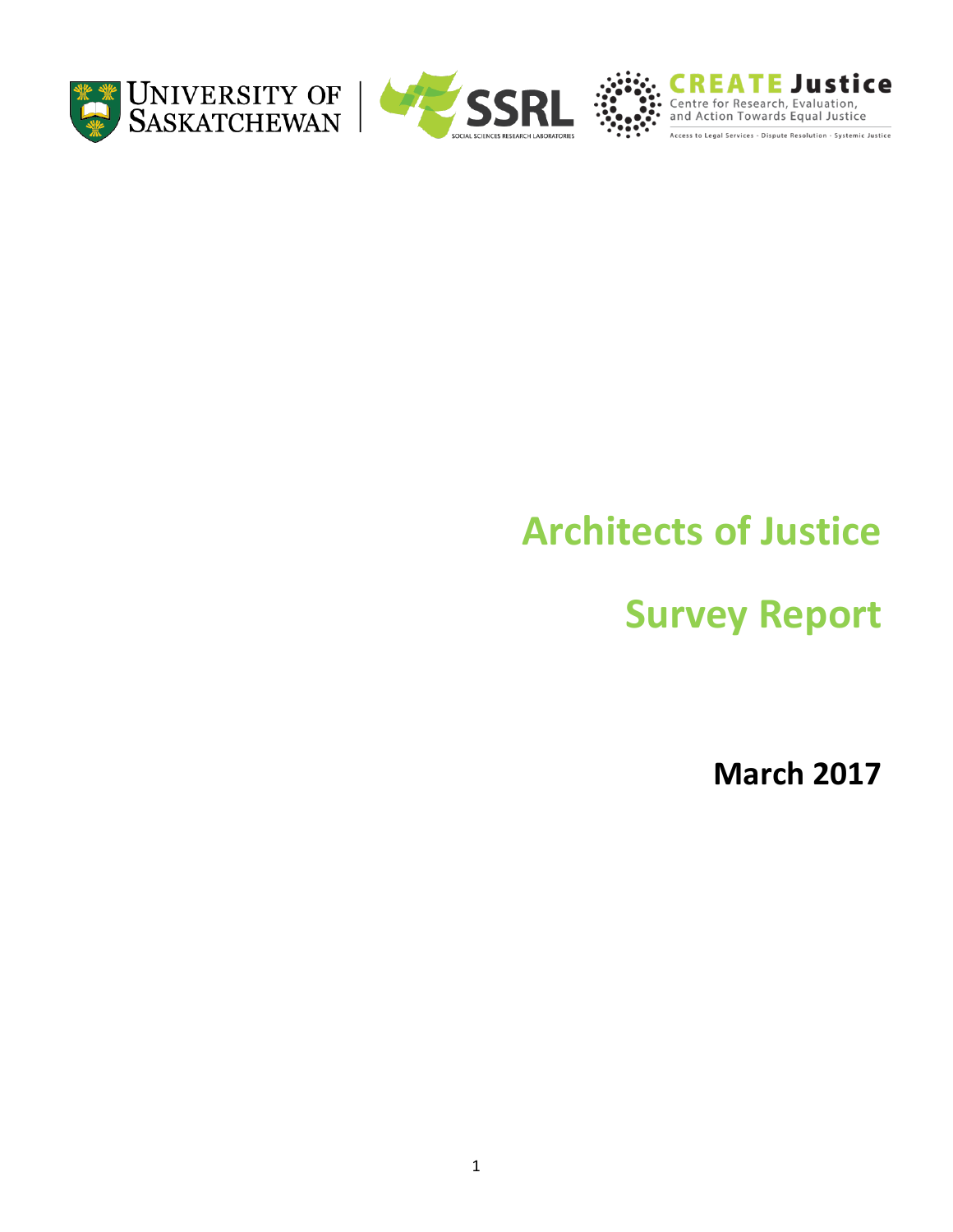



### Table of Contents

| <b>INTRODUCTION</b>                                          | 4  |
|--------------------------------------------------------------|----|
| <b>METHODOLOGY</b>                                           | 4  |
| <b>FINDINGS</b>                                              | 6  |
| <b>CONCLUSIONS</b>                                           | 15 |
| <b>APPENDIX A - QUESTIONNAIRE</b>                            | 16 |
| APPENDIX B - ABOUT THE SOCIAL SCIENCES RESEARCH LABORATORIES | 18 |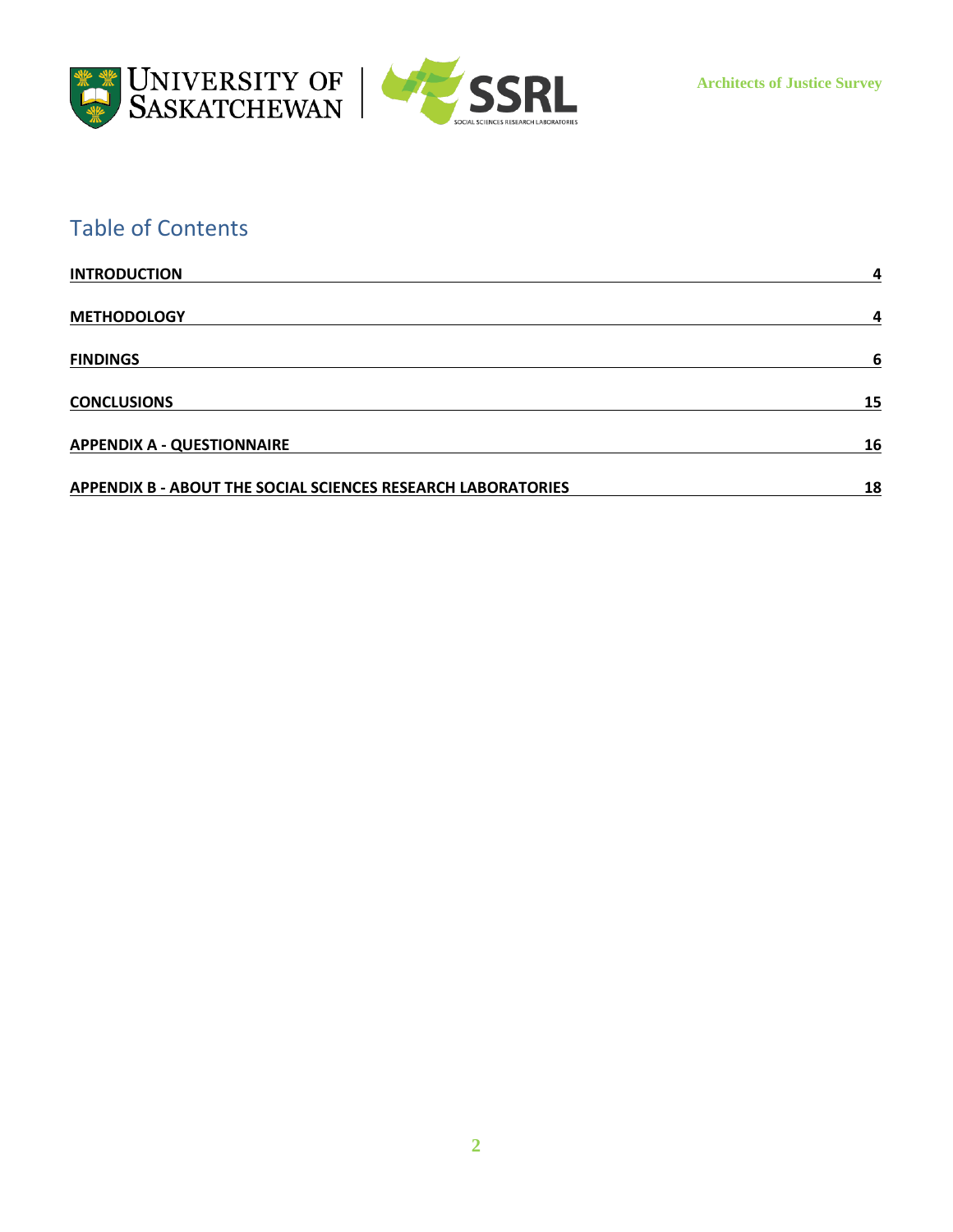



**3**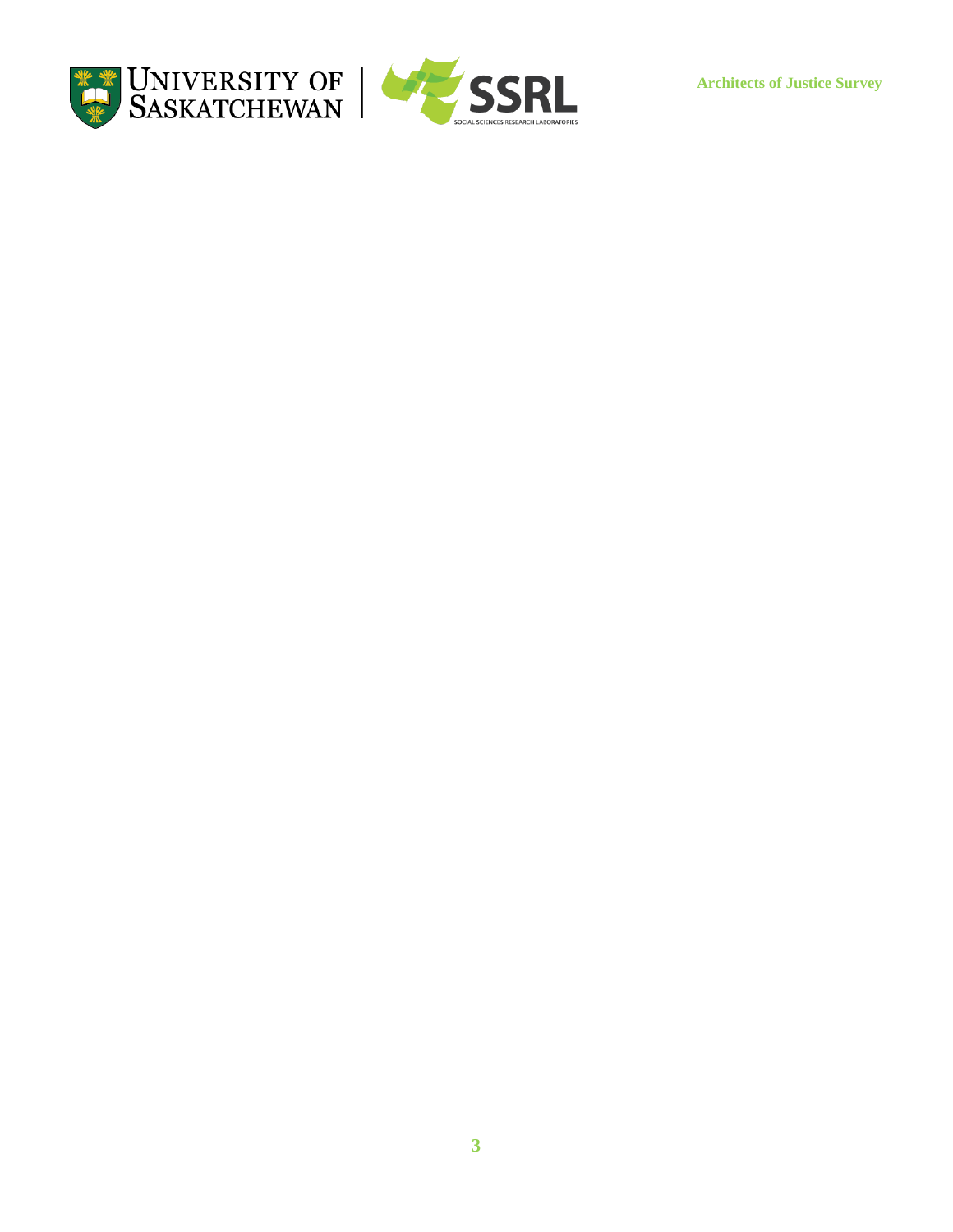



## <span id="page-3-0"></span>**Introduction**

This is a report of CREATE Justice, a centre for research, evaluation, and action on the topic of access to justice, specifically, in the areas of access to legal services, dispute resolution, and systemic justice. CREATE Justice was established at the College of Law at the University of Saskatchewan during 2016 in response to both national calls to action and a local recommendation by participants at the 2015 meeting of the Dean's Forum on Dispute Resolution and Access to Justice (the Dean's Forum).

The Architects of Justice project emerged from the Dean's Forum theme of "putting the public first". Architects of Justice is an initiative that, through an exploratory survey, increases public participation in developing access to justice solutions. The survey, launched during the  $1<sup>st</sup>$  Annual Access to Justice Week (October 2016), was designed to help us understand law in the public's life and how the justice system can be improved. The information collected through this initiative will help to identify:

- Where the public may choose to go for help when facing legal issues
- Reasons people may not take action through the legal system
- How it can be made easier for people to deal with their legal problems

The Architects of Justice survey was created in Ontario by The Action Group on Access to Justice. The survey conducted in Saskatchewan replicates the Ontario initiative to invite Saskatchewan residents to imagine the justice system of the future. It is anticipated that the results from the Saskatchewan survey will be made available to public and justice stakeholders for their consideration.

# <span id="page-3-1"></span>**Methodology**

#### *Instruments*

The survey was programmed on the FluidSurveys platform, and contained three short questions, as well as an openended text box for additional comments and a request for the first three digits of the respondents' postal codes.

#### *Participants & Procedures*

Adults from the general population of Saskatchewan self-selected to complete the survey. Potential participants were invited to participate in two ways. They were either approached by a group of volunteers from the Just Rights law student group or invited to participate online by justice stakeholders via email and social media (Twitter, Facebook). Additionally, the survey was posted on websites such as the Law Society of Saskatchewan Blog, and the University of Saskatchewan's College of Law Access to Justice Week website.

Among those recruited in person, data was collected by law student volunteers located on campus who received training prior to engaging with the public and promoting the project. The role of the volunteers was to ask people if they were willing to answer an online questionnaire, which was completed on an iPad or laptop. Data collection occurred in person during Saskatchewan Access to Justice Week (October 24, 2016) and was made available online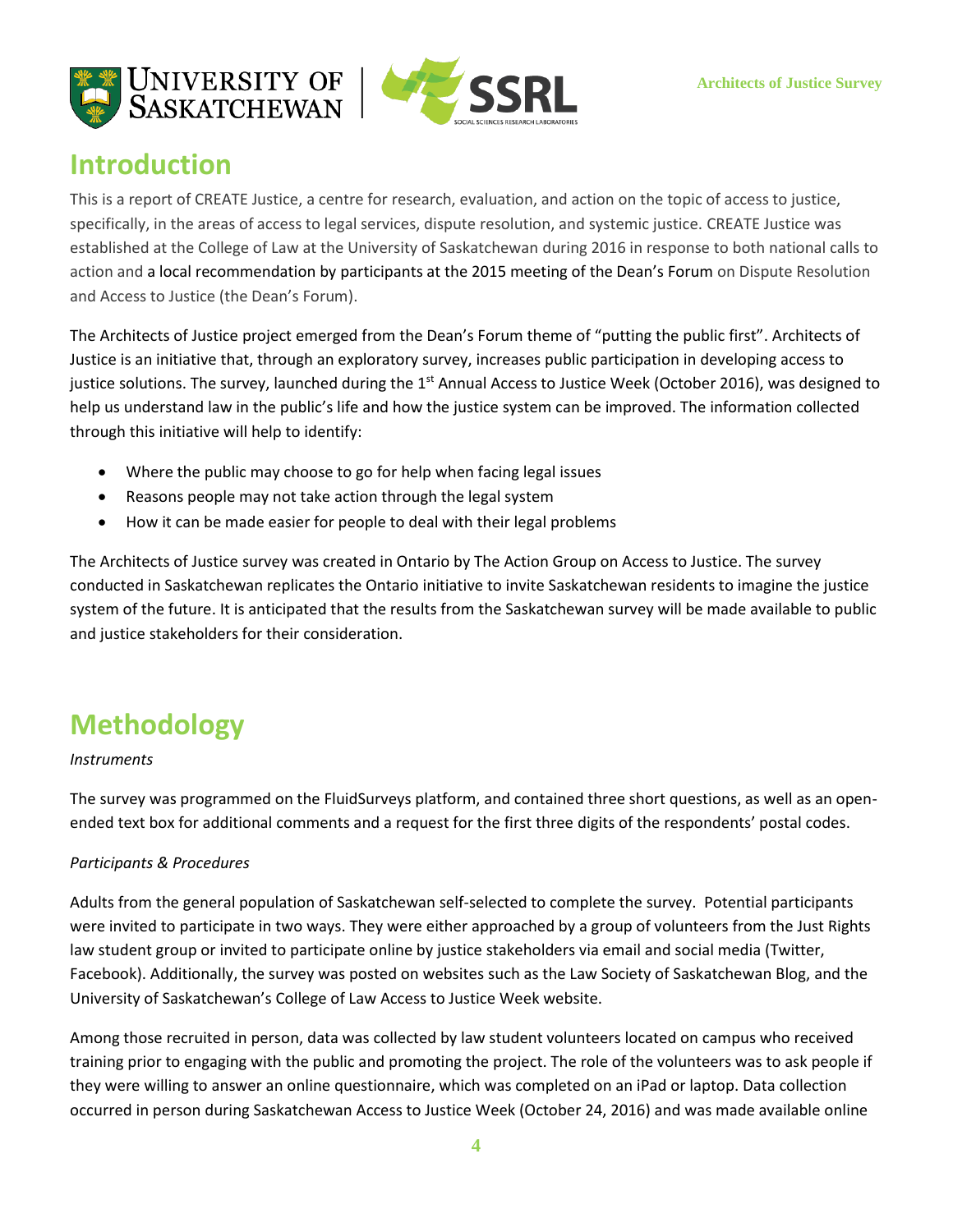



(October 24, 2016 – November 24, 2016). The impact of the data collection process on law student volunteers was also reviewed and was captured in the quotes below:

*While volunteering for Architects of Justice I enjoyed hearing how people think access to justice can be improved. I felt like I was contributing to efforts to improve the justice system while also challenging my own perceptions of access to justice.*

– Davida Bentham

*We were able to hear from over 40 people in the first hour of our launch – which was incredible! There is so much potential for the information and ideas we collect to make a positive impact on our justice system. These questions also encourage reflection and provide a tangible way for participants to contribute to change. Architects of Justice is all about engaging community. I love that students get to be a part of this conversation.*

– Alex Santos

*I think being able to be a part of the kickoff of the project in Saskatoon was a super unique opportunity. People were so responsive and willing to participate which was very encouraging and great to see! It was a great way to chat with*  people in a very relaxed environment and I felt as though people were very open and felt free to express their *opinions which was fantastic. I'm really excited for all of the possibilities with this project. I would definitely*  recommend it as a volunteer role. It was not stressful at all and it was really interesting to get to talk with people and *hear different perspectives. I think it has the potential to make a big difference! And I am thrilled to be a part of it.*

– Amanda Kimpinski

Findings from the survey are summarized and results are presented in graphs throughout this report. Open-ended responses were analyzed qualitatively and summarized based on the emerging themes. Supporting quotes were provided as well as a word cloud to present the emerging responses. Only words with a presentation frequency of five or more were included.

Finally, the distributed questionnaire is presented in Appendix A.

Information about the Social Science Research Laboratories, University of Saskatchewan, can be found in Appendix B.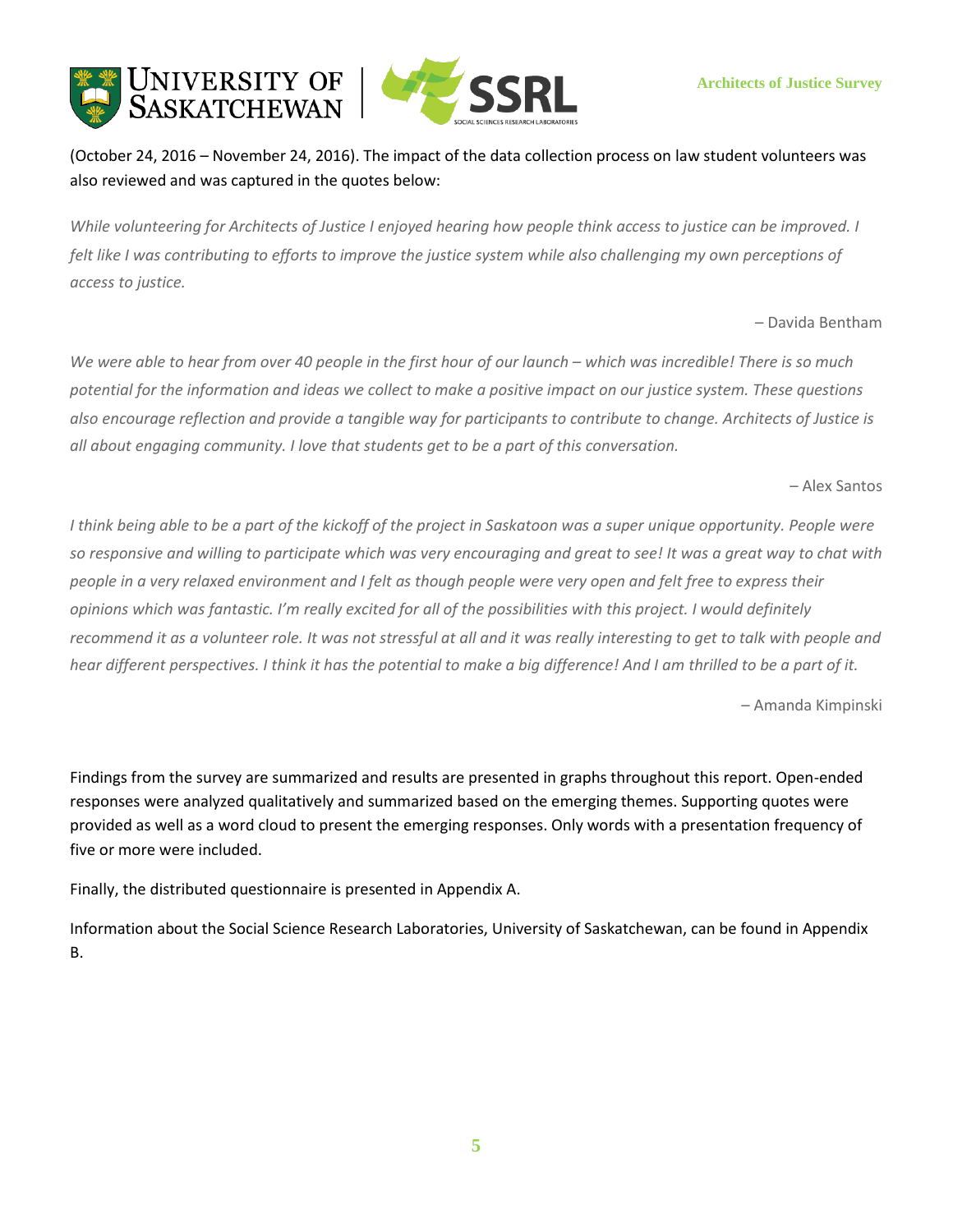



# <span id="page-5-0"></span>**Findings**

#### **Demographics**

Overall, 400 respondents participated in the survey. Respondents were not asked about age, gender, ethnicity, or other demographic factors. Respondents were only asked to provide the first three digits of their postal code to identify their location from within Canada. Figure 1 shows the distribution of the 279 respondents who provided this information, broken into urban areas followed by the rural districts that surround each urban centre. The majority were from key urban centers within Saskatchewan: Saskatoon and Regina.



Figure 1 – Respondent locations (n=279).

#### **Where to go when accessing legal help**

Respondents were asked to identify all the sources they have or would access when seeking legal help. Many of the respondents selected their own lawyer or paralegal (43.8%) and family and friends (43.8%), as well as the internet (39.5%). The resources accessed least frequently or would be used by the fewest respondents included *211 Saskatchewan*, community worker or faith leader, MLA or city councilor, and the public library. The distribution of all responses are presented in Figure 2.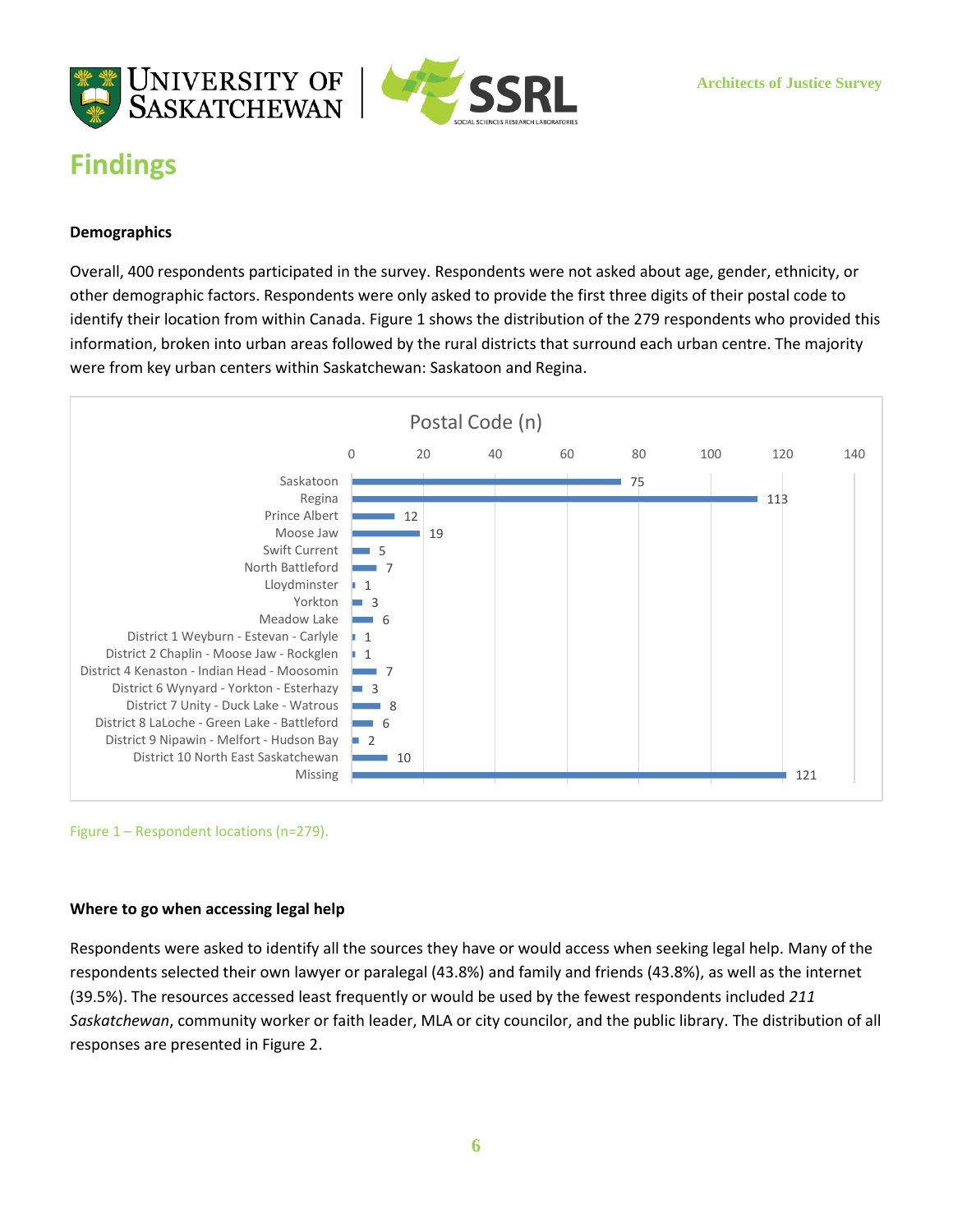





Figure 2 – Selection of legal help resources by respondents (percentage).

There were 29 respondents who indicated an 'other' resource for legal help. Among those, 25 specified their selection. Among these, 32% indicated that they would try to sort out the issue themselves or do their own research. It should be noted that among those respondents, four identified that they were lawyers. Others indicated that they have friends or family members who are lawyers, or who could recommend a trusted lawyer. Others suggested seeking help at the courthouse, while yet others mentioned a number of other resources: Law societies, the Pride Center, and the Public Legal Education Association, for example.

#### **Reasons not to take action through legal system**

Respondents were also asked to identify the potential reasons that people may choose to not take action through the legal system when facing a legal problem. Cost appears to be a main deterrent, as the majority of respondents selected that the system is too expensive (77.3%). Additionally, fear or intimidation of the process was selected by over half of the respondents (58.5%), and 43.3% selected that the process is too confusing. Over a third of respondents suggested that they do not trust the legal process, and nearly a quarter selected that the legal system would ultimately not resolve the issue. The distribution of all responses are presented in Figure 3.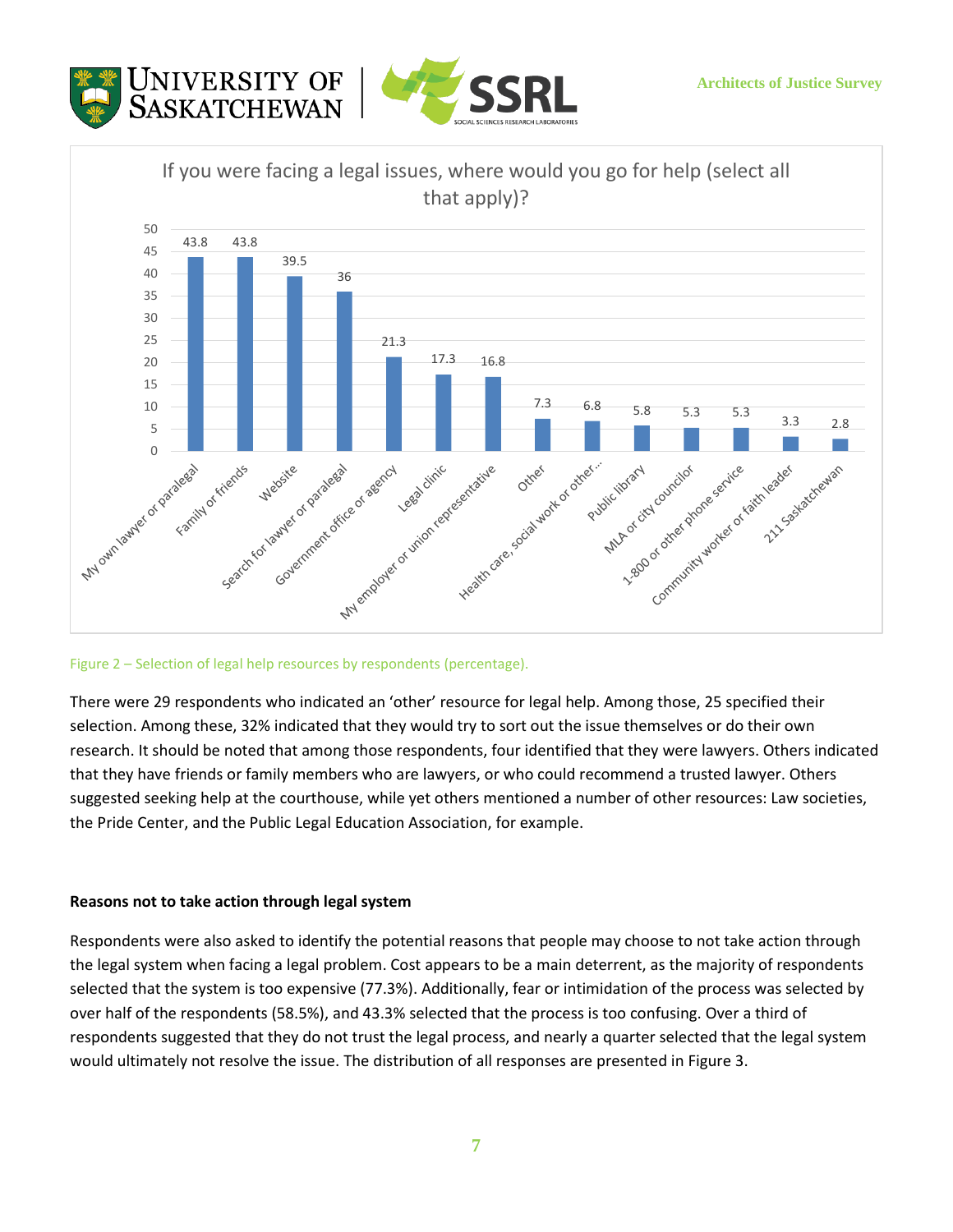





Figure 3 – Selection of reasons to not take action through legal system (percentage).

Only nine respondents selected other and specified their choice. There were too few answers to group into any themes, but the following reasons emerged from the data:

- Previous bad experience
- The system is inaccessible
- The system takes too long
- Legal aid cannot always provide help
- Issue is too small to justify effort
- Perception that lawyers purposefully delay process in order to charge more
- System re-victimizes the victim
- Lack of workers to help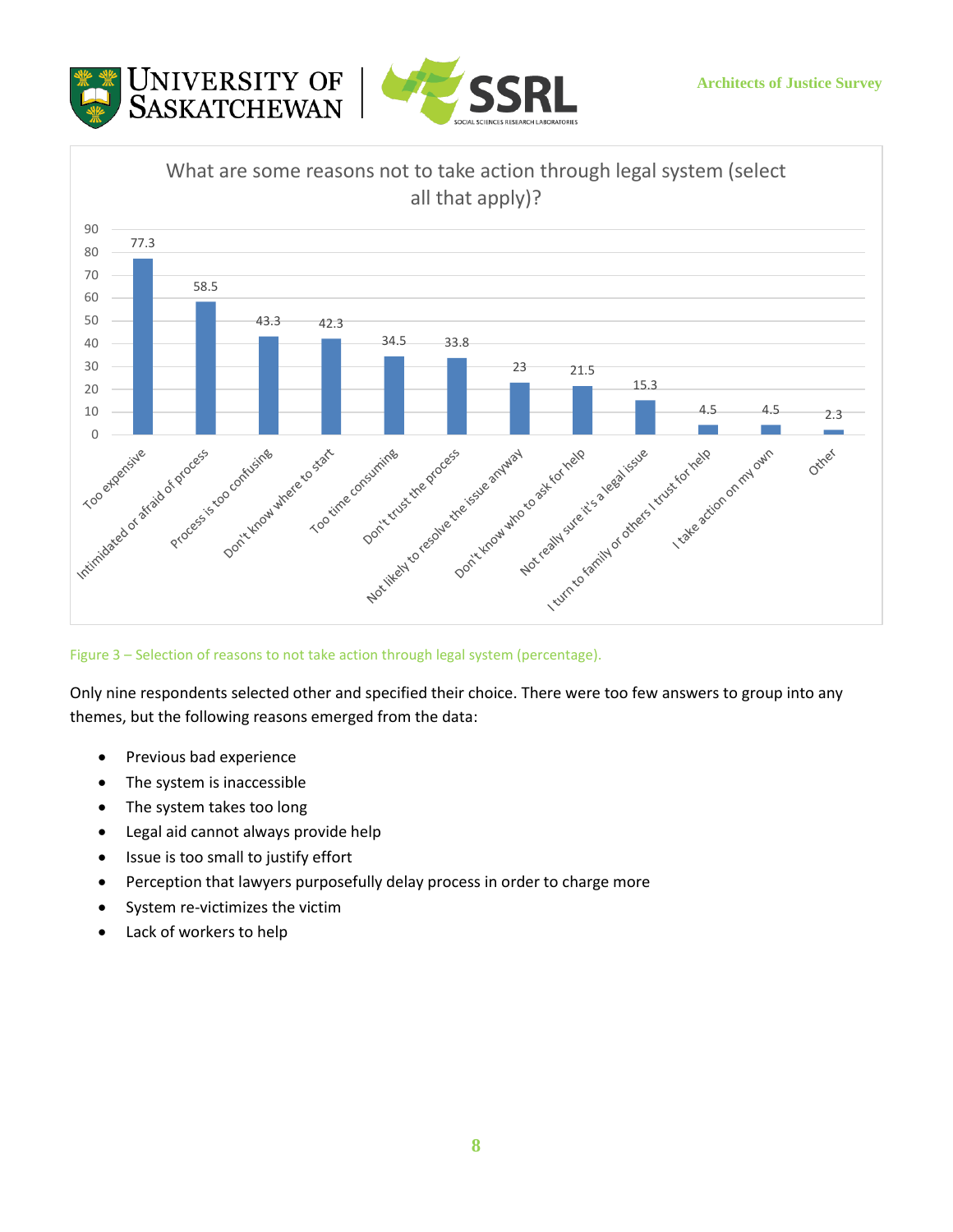



#### **Suggestions on how to make process easier**

Respondents were also asked an open-ended question to collect information on making the legal process easier for people. An additional 'other comments' section was provided for respondents to leave further suggestions and information. The responses from these two sections were closely connected, so were categorized into themes together and are summarized with supporting quotes below. A word cloud of responses is presented in Figure 4 to present a visual representation of responses. Larger words are reflective of more commonly used words, while smaller words were found less frequently.



Figure 4 – Word cloud of 100 most frequently used words with a minimum frequency of 5

#### Build more awareness of legal system

Approximately half of the respondents mentioned that more could be done to build awareness of the legal system and to spread understanding of what services are available, their related costs, how to access them, and when.

*Advertising everywhere and anywhere, and getting knowledge about what people can do, and who to talk to and where to go.* 

*The Legal profession could do a better job of explaining costs and fees. Either through [a] government website or the Law Society website. It could also have guided questions/pathways that could direct people to resources, agencies and processes that could help them.*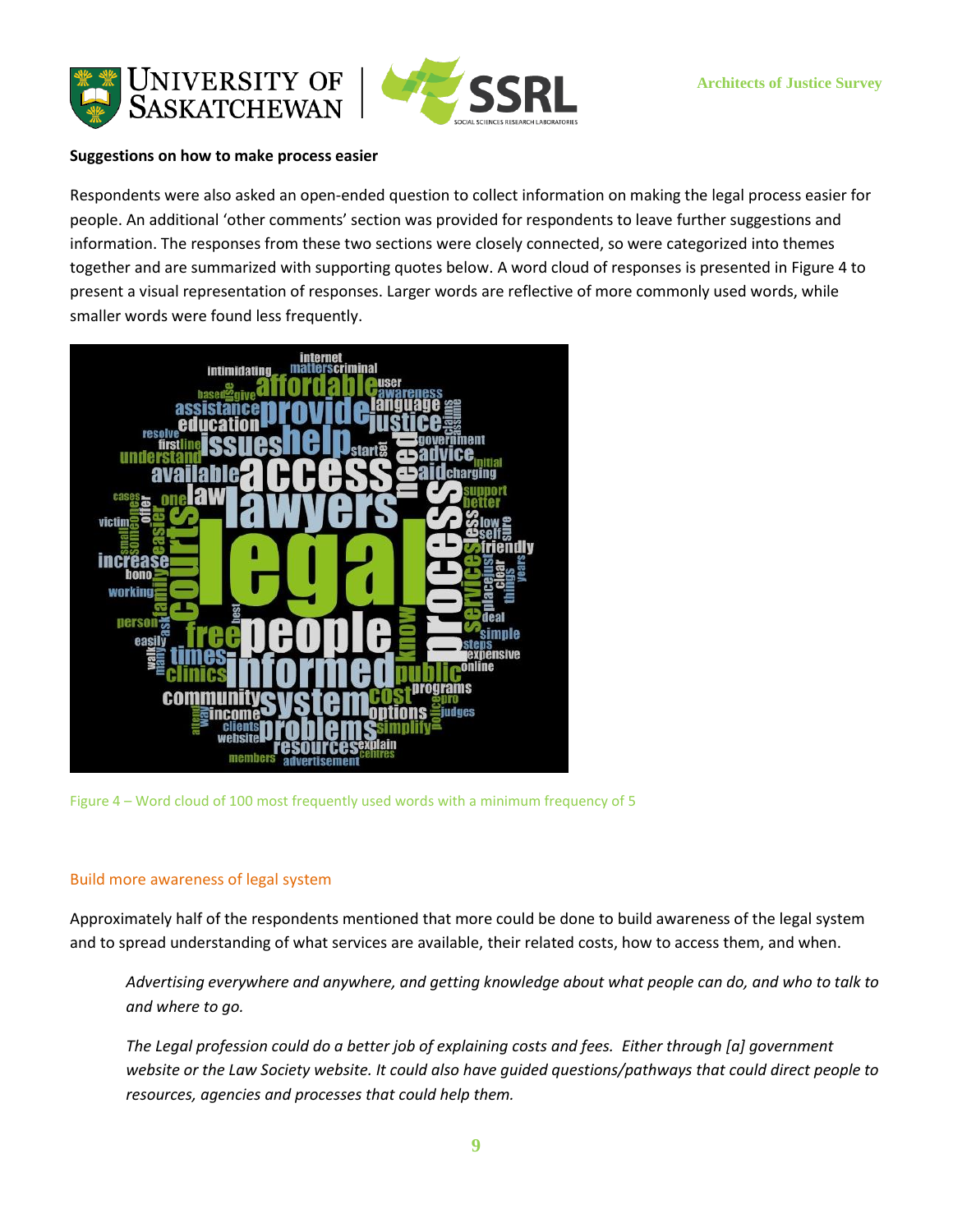



A few respondents mentioned that familiarity with the legal process should start early; that education could be provided in school.

*Educate them as teenagers – have programs/presentations/class in high school.*

*Law classes starting in elementary school.* 

Some respondents felt that these sources of information should be centralized, such as on a website, while others felt that it would be good to provide a variety of forums for accessing information about the legal system in order to reach a wider breadth of the population.

*How-to guides and frequently asked questions with answer for common justice concerns.* 

*Free seminars at public libraries and community centres.*

*Have places to go where people who do not have internet or computers can get documents prepared.*

Two respondents mentioned that there are existing resources that offer up information, but that these could be built upon. This may be considered a more accessible option for building awareness as the existing infrastructure is there.

*I really like the sasklawcourts.ca website. Continue to add and improve on what is already there.*

*The Family Law Information Service (Ministry of Justice) should be expanded and funded.*

#### Provide more accessible information

A key to improving the awareness of the legal system is to also make the information as accessible as possible. Many respondents referred to addressing the seemingly notorious language barrier between law professionals and laypeople. There is reference to 'clear language', 'plain English', and 'non-jargon.'

*…if there was one central place on the government's website where people could find all the information in one location, and set out in language that is understandable to the average person, that would likely be best.*

Respondents who discussed language also referred to a number of options in information delivery, such as self-help kiosks, self-help kits, hotlines, and websites.

Respondents emphasized that any information that is made available to the public on the legal process has to be clear – in language, presentation, and in advice provided.

*The information should be categorized into different issues that people have so that it is easy for them to determine exactly what needs to be done. Clearly laid out processes would also be very helpful so that people know from start to finish what steps are involved in whatever they need to do.*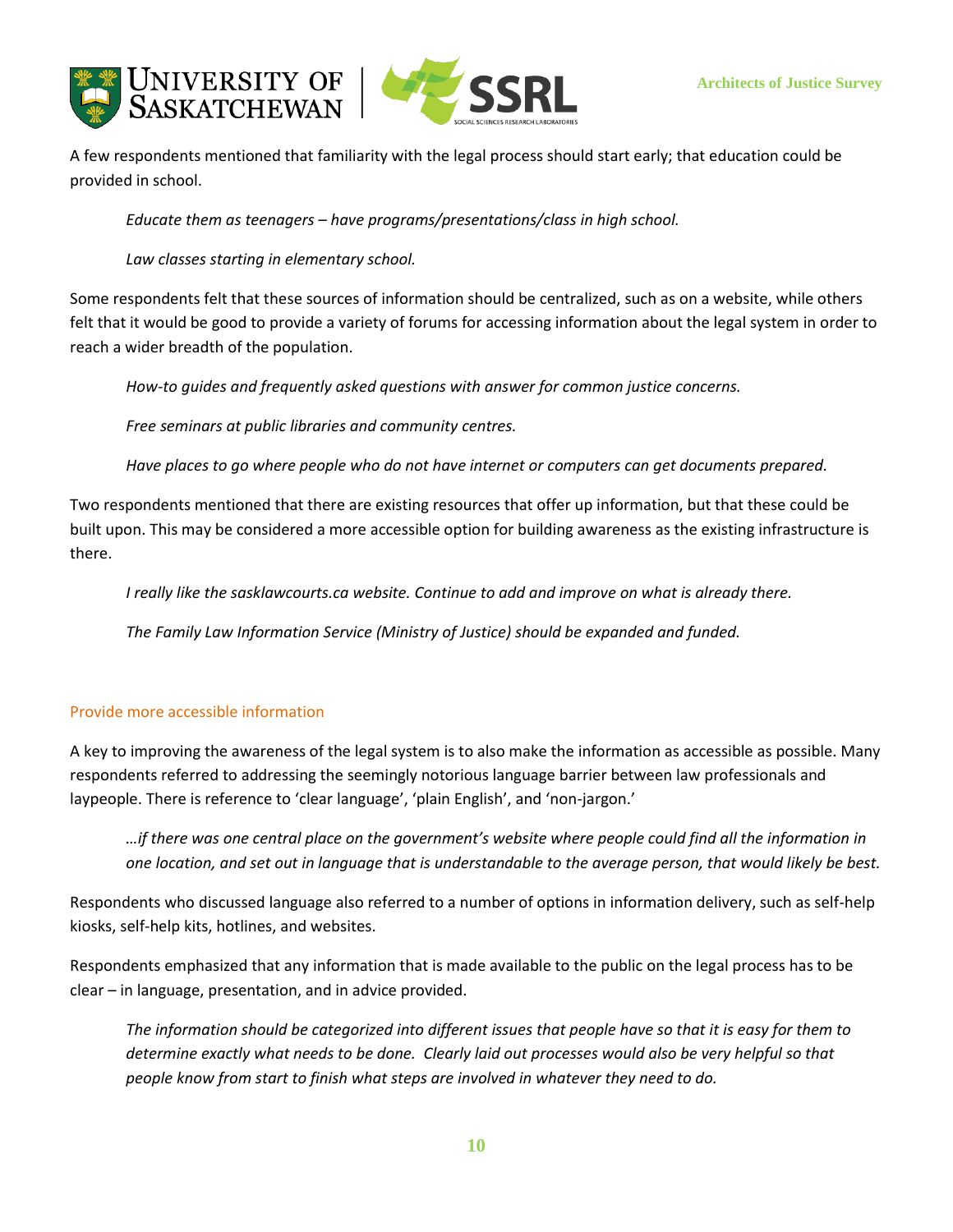



#### Offer centralized services/advocates for legal process

Some respondents mentioned that it would be helpful to have all information and services available in one location, as noted above in the desire for comprehensive websites and hotlines. There was also frequent mention of walk-in clinics, which could offer an opportunity to discuss options with someone face-to-face:

*Set up walk-in clinics where people can get some legal instruction and help with legal forms.* 

*A place one could go so they could be directed on how to start and where.*

Deeply embedded in this theme, however, was the importance of having a representative or an advocate who could be available to walk a person through their legal process, and not just provide one-time advice.

*Have a 1-800 legal line to assist people where a person's file would be assigned to a worker who will help and direct them throughout the whole process until completion.*

*…advocacy program to help individuals from the first point of contact and for someone with expert knowledge to give sound advice regarding the facts…*

*Initial free service where someone can take the time to explain the process to them and everything that they will need to do, and assist them as to where they should go for each thing.*

*People need an advocate to walk with them through the overwhelming process.*

This level of advocacy was desired by a few respondents, but others seemed content with having alternatives to lawyers (such as paralegals or other law experts) to address their legal questions to as a starting point (mostly as a way to reduce or avoid costs).

*Provide services that are appropriate and proportional to the type of legal problem a person is facing…I shouldn't have to pay a lawyer a large sum of money for a simple legal problem. I may not need a 'Cadillac' services for a 'Prius' problem.*

#### Offer more options for legal assistance

As noted above, not everyone wants to access a lawyer immediately when facing a legal issue. There were suggestions from participants about opening up options for legal assistance that provide alternatives to lawyers, and will allow some to self-manage their own legal matters.

*…creation of a handbook for self-represented litigants as to how to go through the court process.*

Others wanted more flexibility in how to resolve disputes:

*People need more choices about how to address their problems…not just lawyers and judges and court cases.*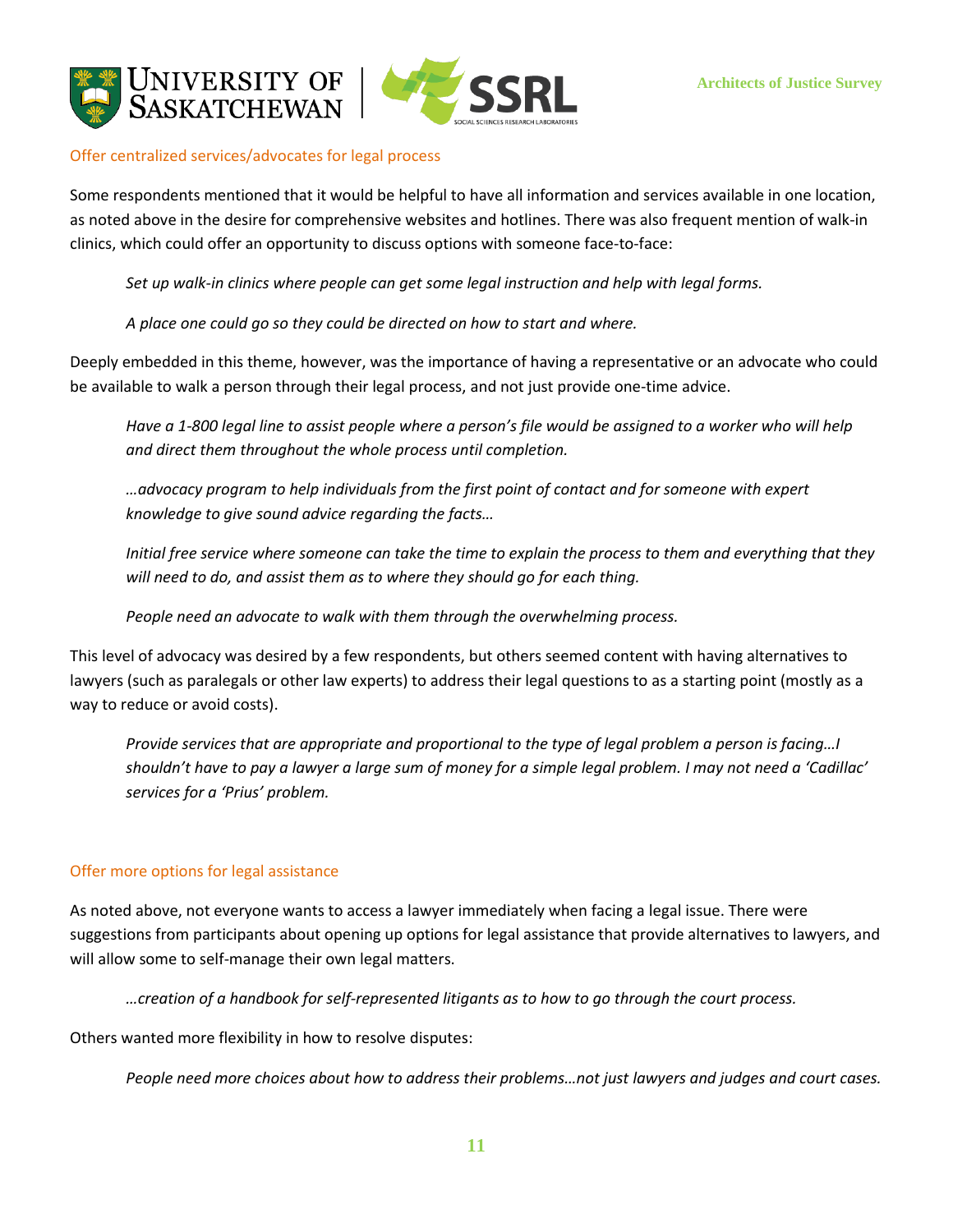



*Provide more flexible processes. Trials are not an effective process for resolving disputes for the vast majority of citizens.*

Some respondents were able to suggest concrete options for how best to implement more options. One respondent suggested:

*Incorporate justice into the current technology available; lots of work being done on Online Dispute Resolution and process that could be involved in that.*

#### Reduce the cost barrier

As it was pointed out in the close-ended responses, costs are a huge barrier to the legal system. Nearly half of the comments mentioned a need to make the legal system more affordable, not only to those with lower incomes (who can often access Legal Aid), but also for those in middle-income categories who do not qualify for subsidized legal services. There was also mention of expanding pro bono and subsidized services and the creation of standardized costs that are predictable and affordable.

*Free legal advice offered on basic legal matters, no matter your income level.*

*More pro bono or subsidized legal services for people who are low income…Set up legal clinics in communities so that people who do not qualify for Legal Aid or working people who cannot afford a lawyer, can obtain advice on their legal or criminal matters.*

Many respondents recognized the lack of adequate funding for free legal clinics, pro bono services, and other less costly options. Some respondents suggested that these services are great to have available, but are often too busy to adequately address all issues brought forth by clients.

*Any qualified assistance is generally very expensive (and thus not accessible to most Canadians) or requires specific criteria to be met to access it (Legal Aid) and then is too busy to always give the attention people deserve.*

A number of respondents also suggested that excessive costs are due to over-compensating lawyers. Some respondents offered suggestions about the need for alternatives to lawyers:

*The cost of legal representation is prohibitive for most people I deal with.*

*We could think about how medical care is funded, i.e. we pay a tax for it so maybe we can fund legal costs the same way. Sharing the financial load across the population, maybe legal insurance.*

*Have the Law Society license Paralegals so that there may be an alternative to higher cost lawyers…*

*Open up the legal system (e.g. "Small" Claims Court) and the legal industry (e.g. changing regulatory structures to support lower-cost practitioners) to reduce the cost of legal services so that low-medium income people can actually afford it.*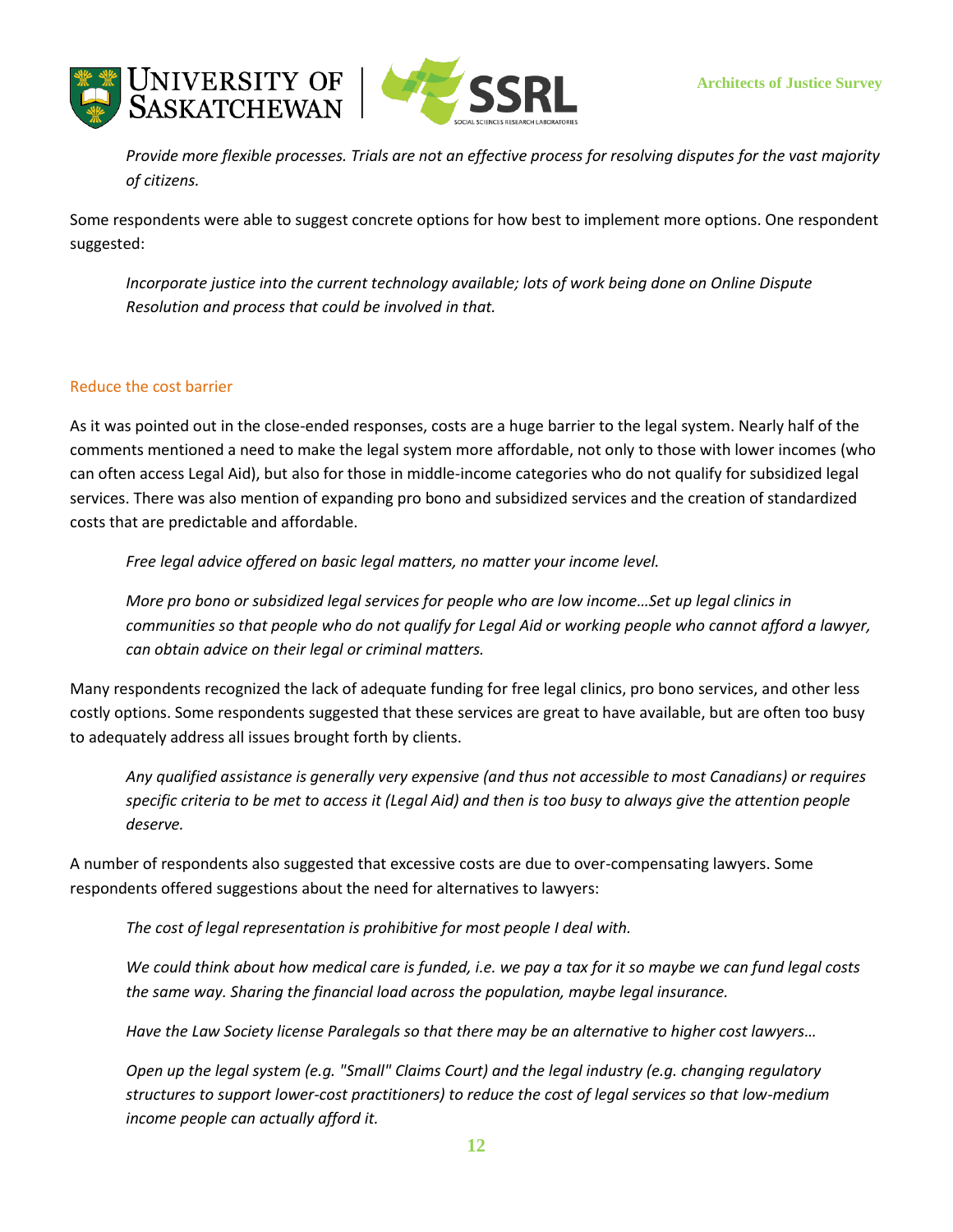



#### Simplify the process

The words, 'Simply the process' were repeated over and over again by the respondents. Many respondents voiced their concerns that the system is currently too complicated and too time consuming. However, few respondents had concrete suggestions on how to remove complexities from the system. One respondent did elaborate on how the lengthy and complex court systems affect individuals:

*Quicker response times. The current system is failing to provide timely and effective justice responses. As a result, individuals are exposed to lengthy wait times and court proceedings, leading to greater psychological and emotional consequences for victims within Saskatchewan.* 

Reducing the time required to settle legal disputes and simplifying the process speaks broadly to an improved experience for the user. This is discussed in more detail in the next section.

#### Improve 'customer service' experience

Throughout the responses, there was evidence that respondents recognized an imbalance of power between those seeking assistance, and legal professionals. One respondent mentioned empowerment, which could be accessed through sharing knowledge and simplifying language. Another respondent shared that they felt the system is not designed for those it serves.

*The justice system should be designed around the public users, not lawyers. Currently, it is designed for lawyers.*

One respondent added to this sentiment and suggested that there are possible outlets for an improved, less expensive system if others were able to serve the public in the legal process, rather than restricting that service to only lawyers. First, however, a cultural shift would have to be addressed:

*Overcome the notion that only lawyers can understand and apply the law. For years, front line 'less paid' people served the public just fine [and] things were resolved faster. Lawyers just figure out every reason to make resolution more complicating.*

Other respondents requested that friendlier advice and service be provided, at a minimum. One respondent suggested having a resource in which potential clients can review lawyers for free prior to hiring:

*…as well as access to reviews of lawyers. There are a lot of terrible lawyers out there getting nothing done, or handling things poorly, and charging thousands to their clients. There are also some very excellent lawyers out there, but unless you know the industry, it's a crap shoot…*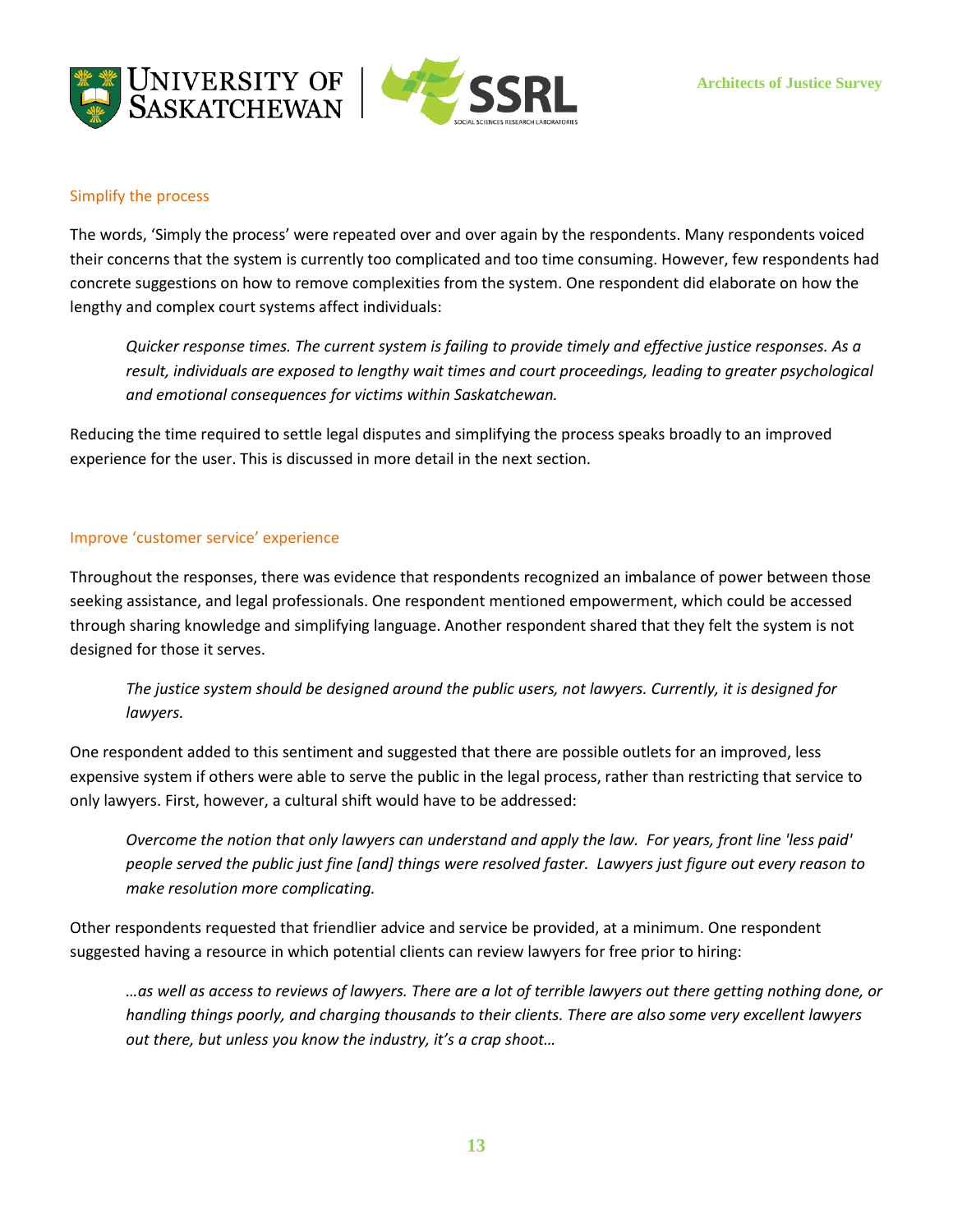





#### Acknowledge gaps in servicing marginalized groups

Closely related to the perceived power imbalance in the justice system, many respondents identified gaps and problems with legal services for marginalized groups, such as First Nations and other Indigenous people, the LGBT community, those with addiction issues, and those with lower incomes.

*Indigenous people are afraid of the justice system which has not treated them fairly or respectfully - lawyers should learn about colonialism, residential school, displacement and the impacts it has had. It's not a matter of get over it. Lawyers need to treat indigenous clients as worthy of receiving good representation rather than encouraging them to get it done and over it quickly.*

*Often transgender people can't access a lawyer because it is too expensive or out of fears that they will be mistreated by the lawyers, judges or process…*

*Change the legal system to be unbiased based on personal financial standing, race, etc…*

Take into consideration the needs of marginalized women – reflect the particular needs of women.

This fear of bias or prejudice was not voiced by many respondents, but among those who did, there was a sense of very strong emotion behind the comments. This relates to the perception that the justice system is not there to serve all, and a number of respondents referred to the process as 're-victimizing the victim.'

#### Address root causes of legal problems

A few respondents took a step back to highlight the larger societal issues that are often the root of legal problems. This included mental health and addictions, a lack of focus on education and prevention, and other neglected social and economic needs.

*If, as communities, we support and fund social programming we can help mitigate the existence of legal crises. Individuals can experience legal problems through inadequate/unaffordable housing, lack of support for mental illness or access to food and other basic needs.*

*The underlying issues that promote and encourage crime need to be addressed. The present system is ineffective and very wasteful of human potential.*

*Introduce basic guaranteed income.*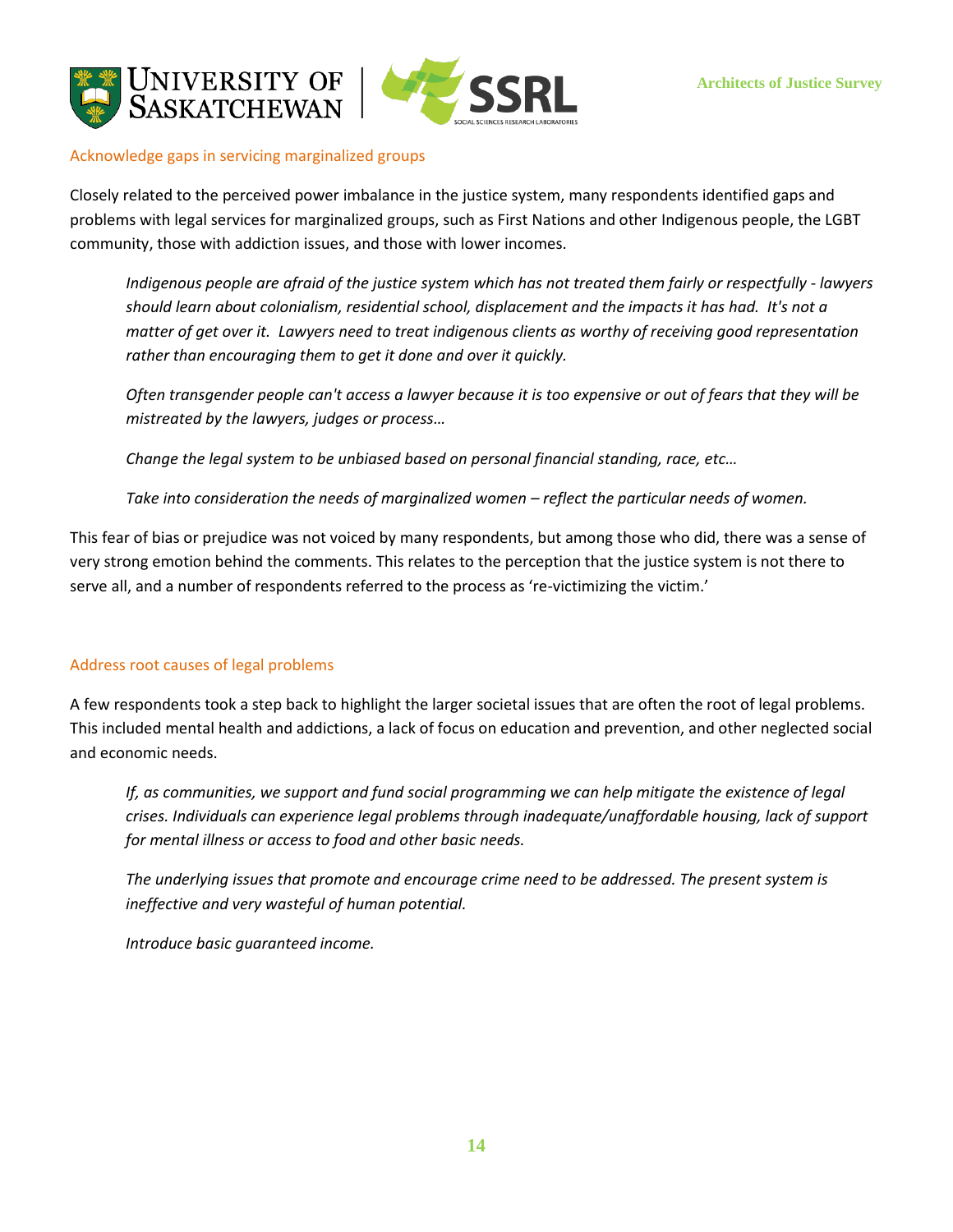



## <span id="page-14-0"></span>**Conclusions**

Saskatchewan residents prefer to access legal advice from family, friends, their lawyers, and the internet. Underutilized resources include community workers, MLAs, public libraries, phone and online dispute resolution mechanisms. The reasons why individuals may choose to not take action through the justice system were led by costs, complexity, and lack of faith in the system. Many respondents preferred to handle matters on their own or turn to advice from people that they trust, rather than enter legal processes when faced with a legal problem.

When asked how the system could be improved, there were numerous areas mentioned by respondents, but they centered around some key themes:

- The system needs to reduce its complexity and costs.
- More information about the law and legal processes need to be made available to the general public in language that is clear and easy to understand.
- More options are needed that are free or less costly than accessing lawyer.
- When services are accessed, they need to be delivered in a more client-focused manner.
- People need to feel safe and reassured when entering the system. Prejudice, victimization and futility are still very real perceptions for some respondents.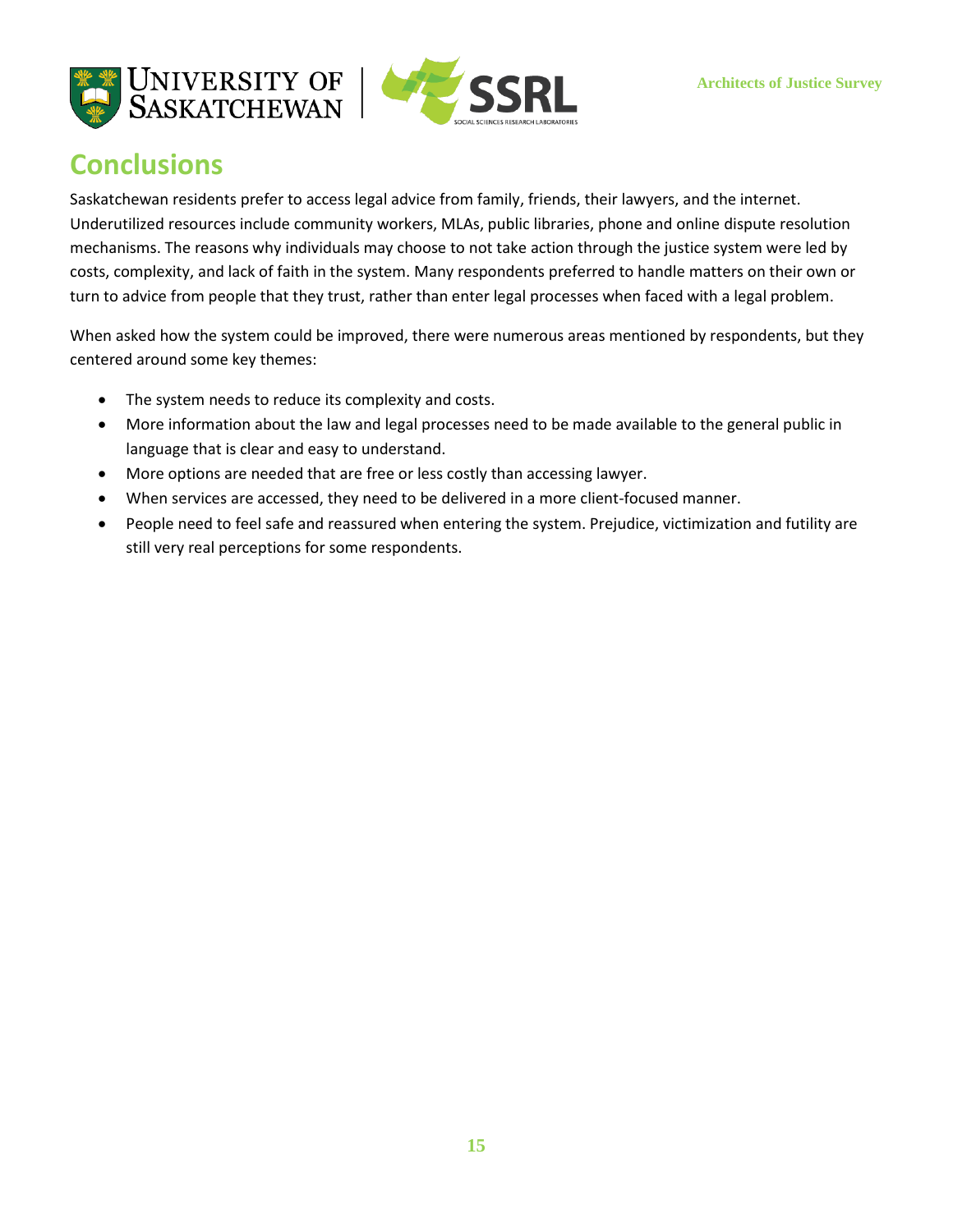



## <span id="page-15-0"></span>**Appendix A - Questionnaire**

#### **A Questionnaire on Law in Your Life: Help us improve the justice system.**

Most people have legal issues over the course of their lives. For example, legal issues are common in debt, employment and family law.

If you were facing a legal issue, where would you go for help?

(Click all that apply)

- My employer or union representative
- Website
- Family or friends
- A Member of the Legislative Assembly (MLA) or City Councillor
- Legal clinic
- Public Library
- 1-800 or other phone service
- 211 Saskatchewan
- Search for lawyer (ex. Internet, yellow pages, referral)
- Government office or agency
- Health care, social worker or other professional
- My own lawyer
- Community worker or faith leader
- Other, please specify… [TYPE HERE]

#### **PAGE 2**

What are some reasons people might not take action through the legal system? (Click up to 5 responses)

- Intimidated or afraid of the process
- Too expensive
- Not really sure it's a legal issue
- Not likely to resolve the issue anyway
- Don't trust the process
- Don't know where to start
- Process is too confusing
- Too time consuming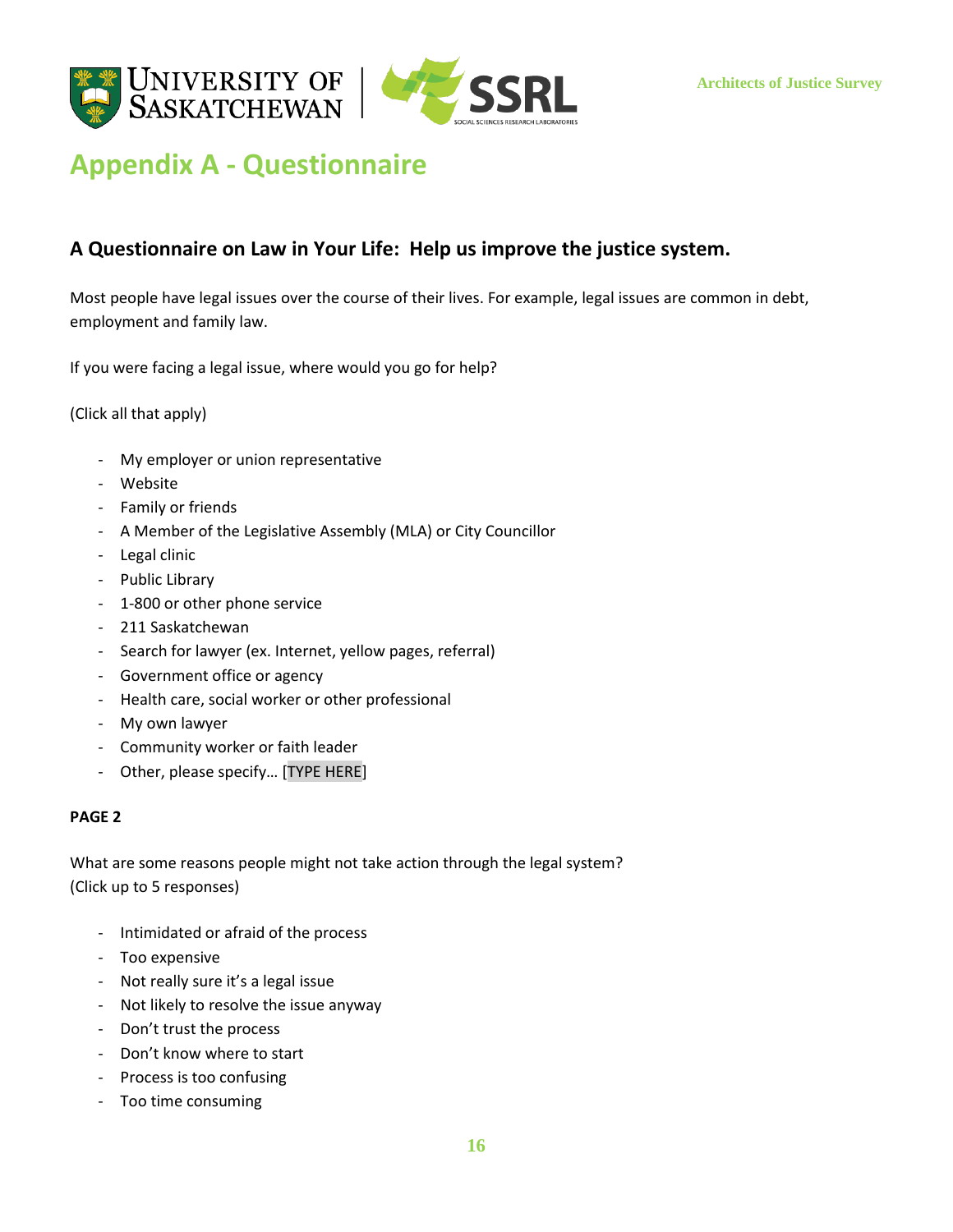



- I turn to family or others I trust for help
- Don't know who to ask for help
- I take action on my own
- Other, please specify… [TYPE HERE]

#### **PAGE 3**

How can we make it easier for people to deal with their legal problems?

#### [TYPE HERE]

Other ideas or comments?

#### [TYPE HERE]

What are the first three digits of your postal code?

#### [TYPE HERE]

#### **PAGE 4**

Thank you for taking the time to complete this survey.

Please [subscribe to the Saskatchewan Access to Justice Bulletin](http://usask.us13.list-manage.com/subscribe?u=5cef74fbe798e921a15b1b6a3&id=7c2438c102) for updates on the results of this study, and to receive monthly information on access to justice initiatives.

Survey Footer: The Architects of Justice survey is an initiative that increases public participation in the development of access to justice solutions. It was created in Ontario by the Action Group on Access to Justice (TAG). This questionnaire has been replicated and adapted with the permission of TAG.